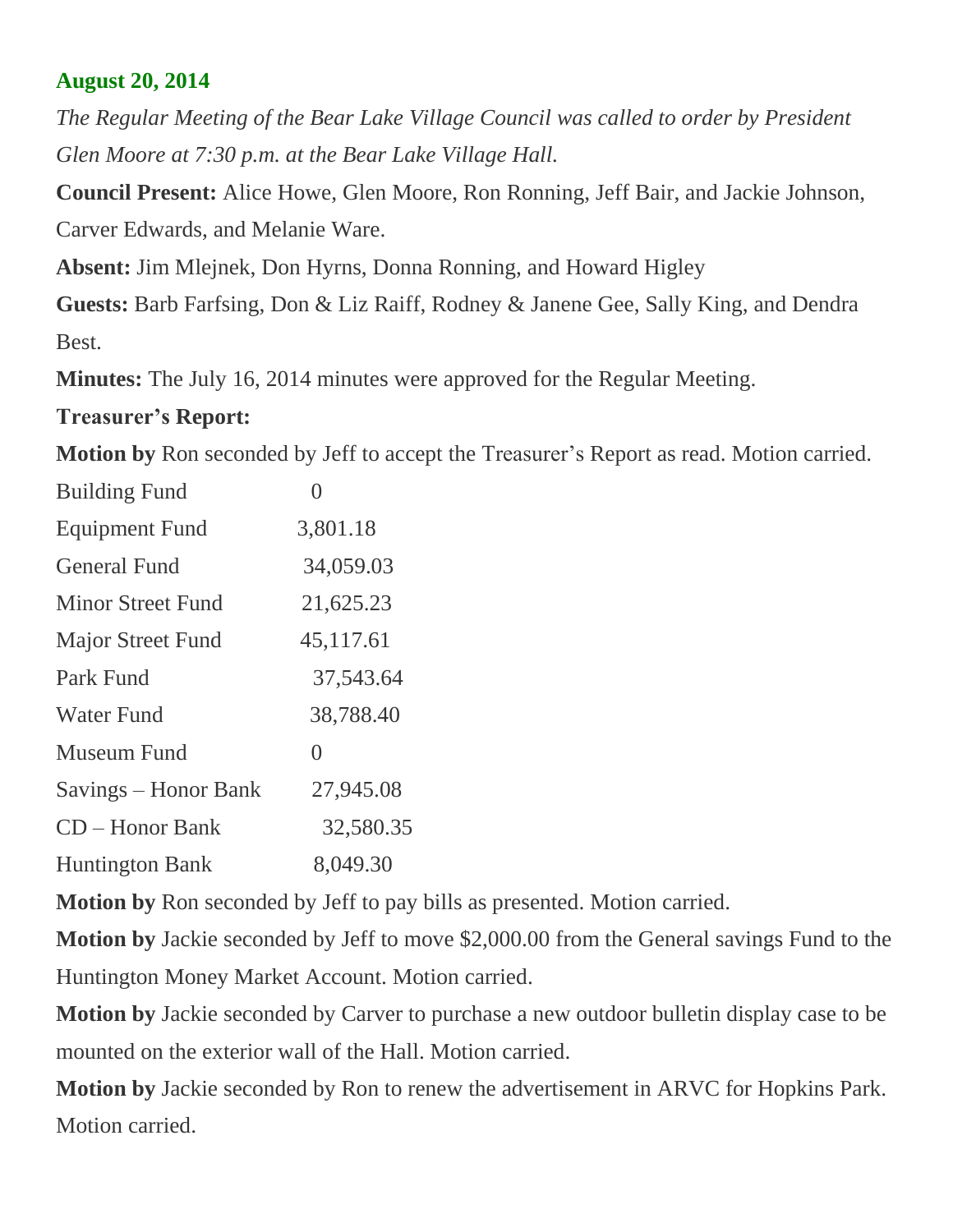**Motion by** Ron seconded by Jeff to approve the letter to the DEQ regarding deficiencies. It will be mailed out Friday August 22, 2014. Motion Carried.

**Motion by** Jackie seconded by Jeff to hire a professional to look at the hot water heater in the park and to fix or replace it as soon as possible. Motion carried.

**Motion by** Jeff seconded by Jackie to approve the updated lease edited by the village attorney and to turn it over to the Museum Committee for their approval and signatures. Motion carried.

**Motion by** Ron seconded by Jackie to appoint Sally King as a member of the village of Bear Lake Planning Commission. Motion carried.

**Motion by** Jeff seconded by Ron to submit the Grant application for Cycle 2 of the Revenue Sharing. Motion carried.

## **Discussions Held On:**

-Report Fund reimbursements monthly. From Park, Water, Major St., and Minor St. to General. This to be included with the agenda.

-The hot water heater in the park is not providing adequate amounts of hot water for the campers to use. Contact a plumber to fix or replace it immediately.

-Well head protection plan needs to be updated by October 1, 2014. Use the original well head protection plan and update it with a 2 page letter. This procedure has been started. -Alliance for Economic Success is having a meeting at the Methodist Church regarding blight. The Alliance is using Bear Lake as the model. Jeff, Jackie, and Ron are meeting with Chuck Erickson (County Building Inspector) in 3 weeks regarding all the buildings that fall under the blight category.

-In the future buildings in blight condition should be brought to the council's attention by the community.

-It was recommended that the council consider using Joyce England as the Village Enforcer regarding blight. Richard Wilson an Attorney works with Joyce and the two have been very successful in getting buildings cleaned up. They are familiar with the courts in Manistee County.

-Meeting September 29, 2014 6-9 p.m. at the Manistee City Hall in regards to Streamlining Zoning Ordinances.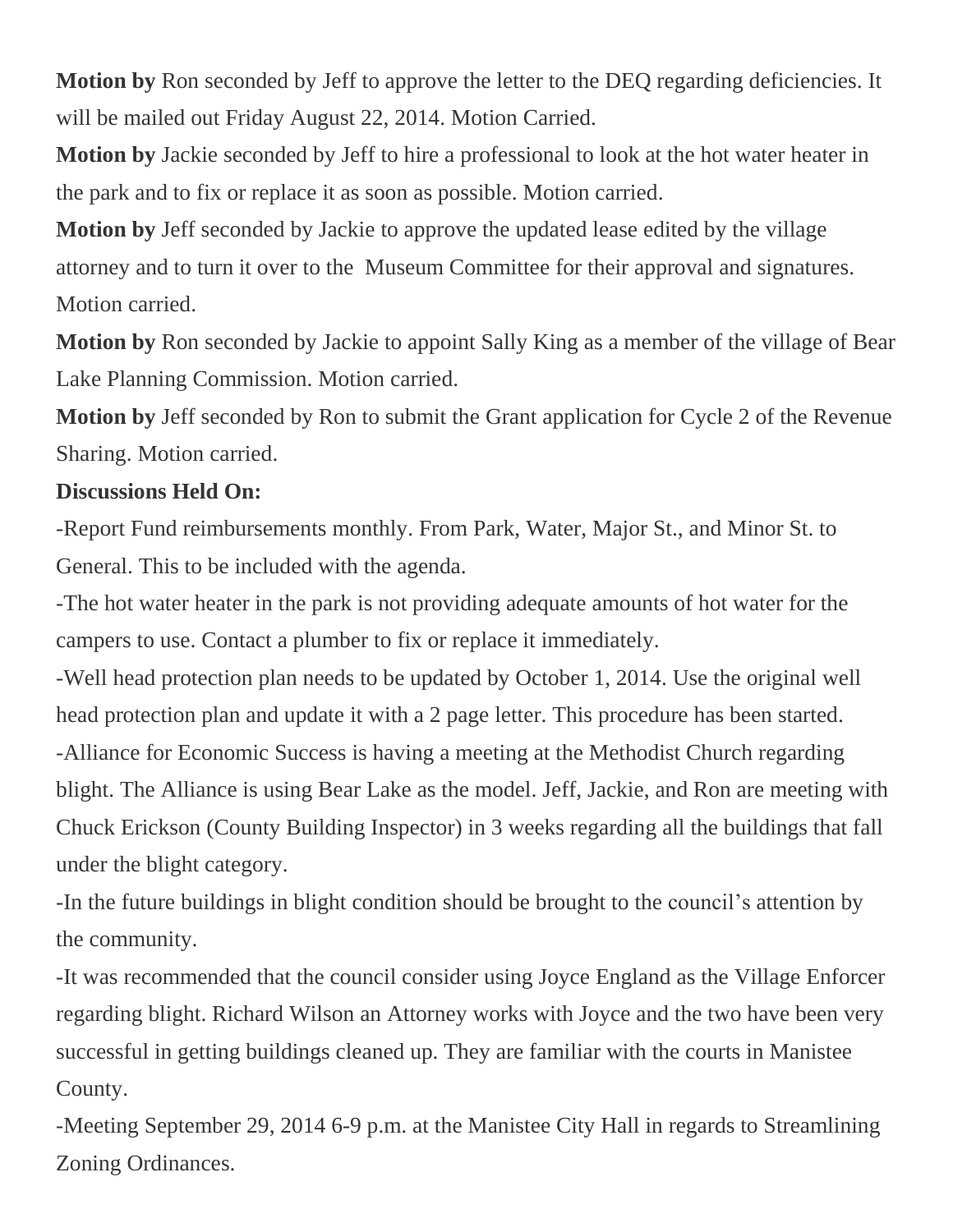-Meeting August 28, 2014 at the Frankfort City Hall regarding the Recreation Plan for all communities.

-Rob Carson with the Manistee Planning Commission is trying to attend a meeting at all municipalities in the county. He is working on gathering information and getting all parks on a map.

-Chuck Erickson the Manistee County Building Inspector did confirm that the Village of Bear Lake does legally have possession of 7726 Lake St. Have the Attorney contact Mr. Erickson in regards to the letter and request a copy.

-There is nothing on paper that would stop a marijuana medical grow house from coming to the Village of Bear Lake. The Village should look into adopting Bear Lake Township's ordinance.

-Regarding the Revenue Sharing Grants, anyone that had requested assistance for anything big did not get it. Most grants that were accepted had to do with first responder needs. The request we submitted regarding the new plow truck should really fall under the Public Safety requirements. Barb Farfsing's husband is really good at writing grants and would be happy to assist the Village with that. When he writes the grants he does not need to bring them to the board for approval.

-Johnson's can do a sewer study for the Village of Bear Lake free of charge. When it does come time for writing a grant there will be a \$1,500.00 fee.

-FEMA- Jeff attended the FEMA meeting and stated that it cover the flood plains which we do not have. However, they are going to be putting together a correct topographical map of Manistee County.

-Dendra Best made requests to get copies of the 2014-2015 approved budgets. She provided a FOIA form at the meeting, which was not previously submitted. The budget will be sent to her within by the  $25<sup>th</sup>$  of August.

## **Meeting adjourned at 8:48 p.m.**

Respectfully Submitted, Melanie Ware, Clerk *Bills To Be Paid:*